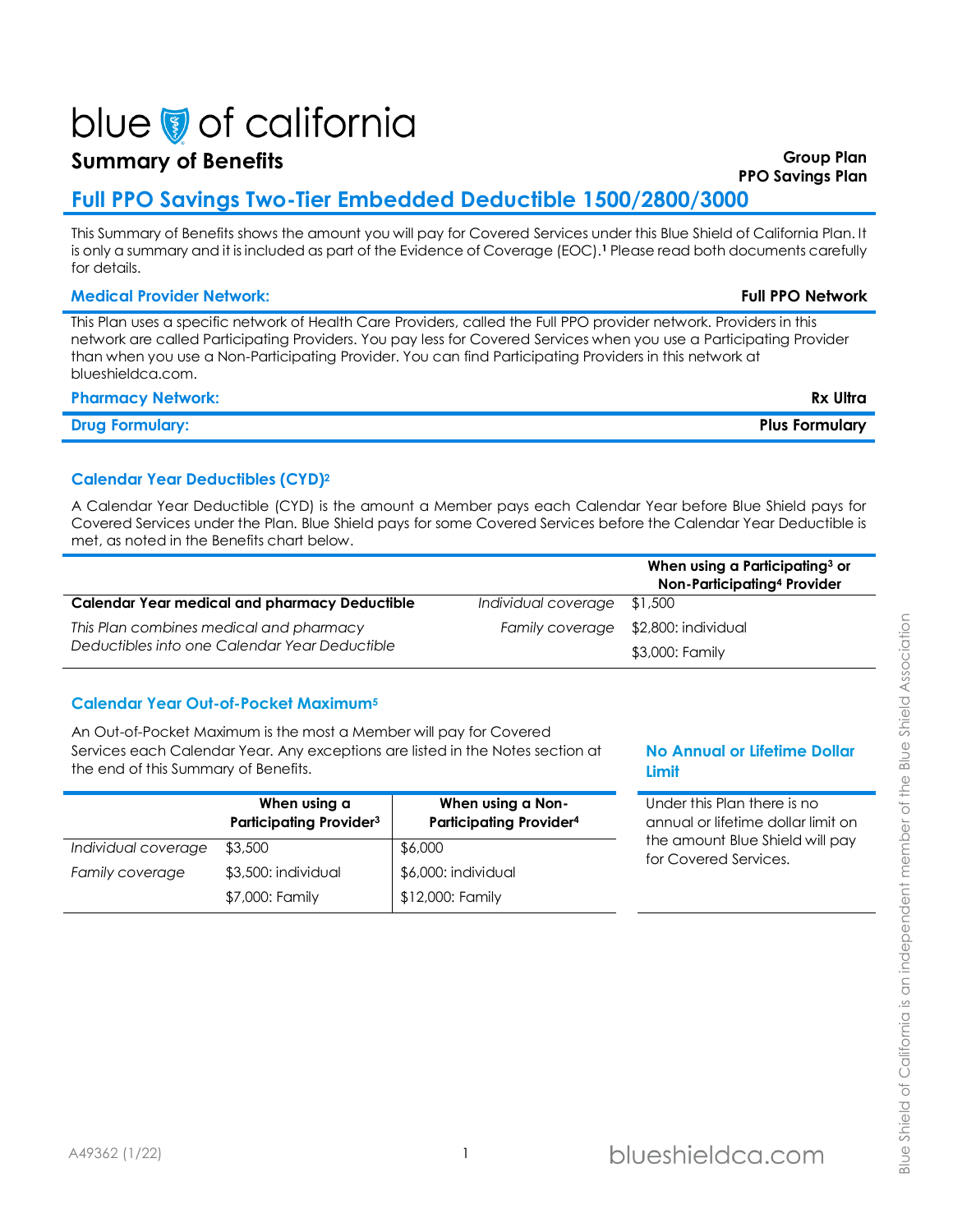|                                                                                                                                              | When using a                           |                             |                                                                   |                             |
|----------------------------------------------------------------------------------------------------------------------------------------------|----------------------------------------|-----------------------------|-------------------------------------------------------------------|-----------------------------|
|                                                                                                                                              | Participating<br>Provider <sup>3</sup> | CYD <sup>2</sup><br>applies | When using a<br><b>Non-Participating</b><br>Provider <sup>4</sup> | CYD <sup>2</sup><br>applies |
| Preventive Health Services7                                                                                                                  |                                        |                             |                                                                   |                             |
| <b>Preventive Health Services</b>                                                                                                            | \$0                                    |                             | Not covered                                                       |                             |
| California Prenatal Screening Program                                                                                                        | \$0                                    |                             | \$0                                                               |                             |
| <b>Physician services</b>                                                                                                                    |                                        |                             |                                                                   |                             |
| Primary care office visit                                                                                                                    | 10%                                    | ✔                           | 40%                                                               |                             |
| Specialist care office visit                                                                                                                 | 10%                                    |                             | 40%                                                               |                             |
| Physician home visit                                                                                                                         | 10%                                    |                             | 40%                                                               |                             |
| Physician or surgeon services in an Outpatient<br>Facility                                                                                   | 10%                                    | ✔                           | 40%                                                               |                             |
| Physician or surgeon services in an inpatient facility                                                                                       | 10%                                    | $\checkmark$                | 40%                                                               | ✔                           |
| <b>Other professional services</b>                                                                                                           |                                        |                             |                                                                   |                             |
| Other practitioner office visit                                                                                                              | 10%                                    | ✓                           | 40%                                                               |                             |
| Includes nurse practitioners, physician assistants,<br>and therapists.                                                                       |                                        |                             |                                                                   |                             |
| Acupuncture services                                                                                                                         | 10%                                    | ✓                           | 40%                                                               |                             |
| Up to 20 visits per Member, per Calendar Year.                                                                                               |                                        |                             |                                                                   |                             |
| Chiropractic services                                                                                                                        | 10%                                    | ✔                           | 40%                                                               |                             |
| Up to 20 visits per Member, per Calendar Year.                                                                                               |                                        |                             |                                                                   |                             |
| Teladoc consultation                                                                                                                         | \$0                                    | ✔                           | Not covered                                                       |                             |
| Family planning                                                                                                                              |                                        |                             |                                                                   |                             |
| Counseling, consulting, and education<br>$\bullet$                                                                                           | \$0                                    |                             | Not covered                                                       |                             |
| Injectable contraceptive, diaphragm fitting,<br>$\bullet$<br>intrauterine device (IUD), implantable<br>contraceptive, and related procedure. | \$0                                    |                             | Not covered                                                       |                             |
| Tubal ligation                                                                                                                               | \$0                                    |                             | Not covered                                                       |                             |
| Vasectomy                                                                                                                                    | 10%                                    |                             | Not covered                                                       |                             |
| Podiatric services                                                                                                                           | 10%                                    | ✔                           | 40%                                                               | ✔                           |
| Pregnancy and maternity care                                                                                                                 |                                        |                             |                                                                   |                             |
| Physician office visits: prenatal and postnatal                                                                                              | 10%                                    |                             | 40%                                                               |                             |
| Physician services for pregnancy termination                                                                                                 | 10%                                    |                             | 40%                                                               |                             |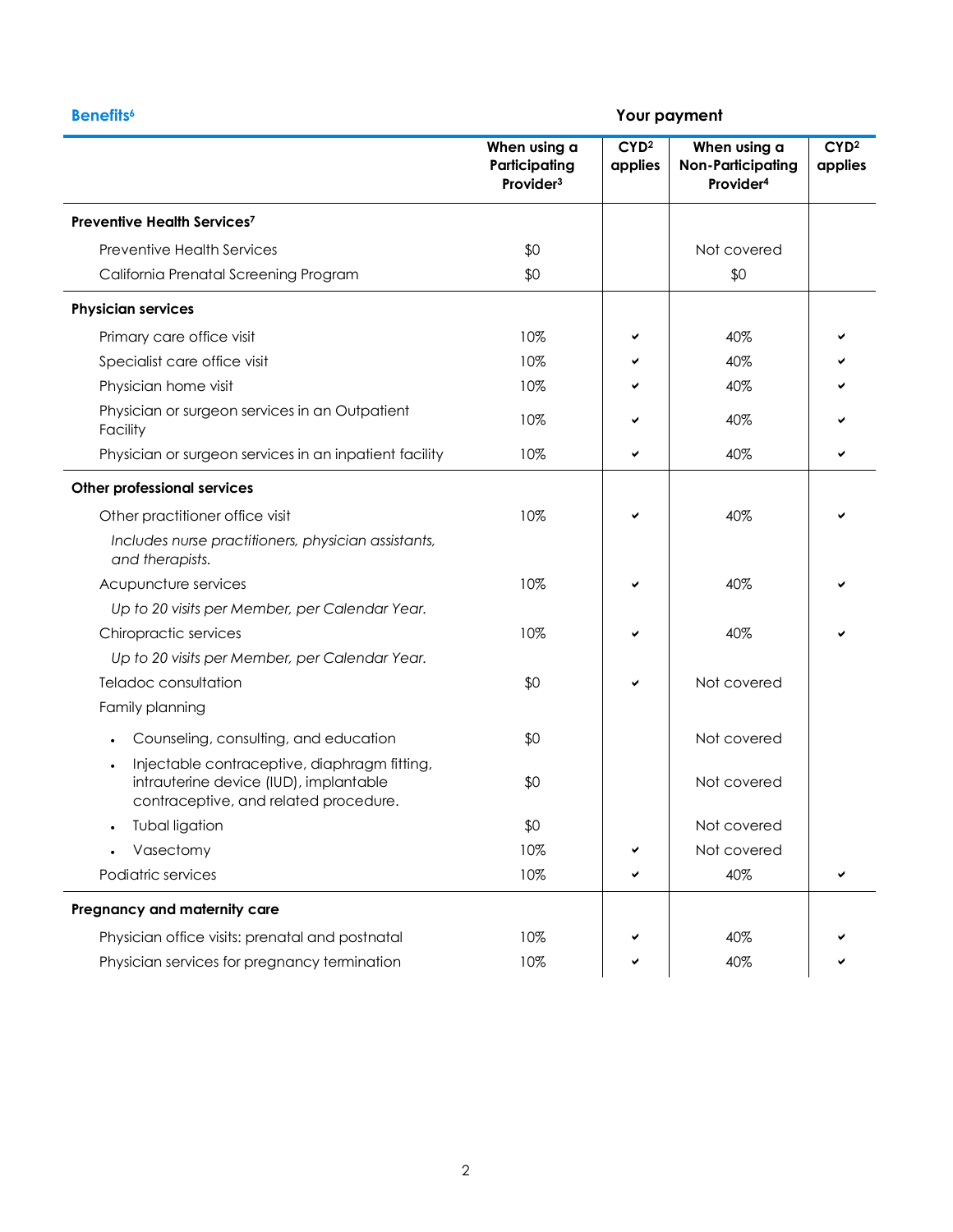|                                                                                                                                                                                                                      | When using a<br>Participating<br>Provider <sup>3</sup> | CYD <sup>2</sup><br>applies | When using a<br><b>Non-Participating</b><br>Provider <sup>4</sup> | CYD <sup>2</sup><br>applies |
|----------------------------------------------------------------------------------------------------------------------------------------------------------------------------------------------------------------------|--------------------------------------------------------|-----------------------------|-------------------------------------------------------------------|-----------------------------|
| <b>Emergency Services</b>                                                                                                                                                                                            |                                                        |                             |                                                                   |                             |
| Emergency room services                                                                                                                                                                                              | \$150/visit plus 10%                                   | $\checkmark$                | \$150/visit plus 10%                                              |                             |
| If admitted to the Hospital, this payment for<br>emergency room services does not apply.<br>Instead, you pay the Participating Provider<br>payment under Inpatient facility services/ Hospital<br>services and stay. |                                                        |                             |                                                                   |                             |
| Emergency room Physician services                                                                                                                                                                                    | 10%                                                    | ✔                           | 10%                                                               |                             |
| Urgent care center services                                                                                                                                                                                          | 10%                                                    | ✔                           | 40%                                                               | ✔                           |
| <b>Ambulance services</b>                                                                                                                                                                                            | 10%                                                    | ✔                           | 10%                                                               | ✔                           |
| This payment is for emergency or authorized transport.                                                                                                                                                               |                                                        |                             |                                                                   |                             |
| <b>Outpatient Facility services</b>                                                                                                                                                                                  |                                                        |                             |                                                                   |                             |
| Ambulatory Surgery Center                                                                                                                                                                                            | 5%                                                     | $\checkmark$                | 40%<br>Subject to a<br>Benefit maximum<br>of \$350/day            |                             |
| Outpatient Department of a Hospital: surgery                                                                                                                                                                         | 15%                                                    |                             | 40%<br>Subject to a<br>Benefit maximum<br>of \$350/day            |                             |
| Outpatient Department of a Hospital: treatment of<br>illness or injury, radiation therapy, chemotherapy,<br>and necessary supplies                                                                                   | 10%                                                    | ✓                           | 40%<br>Subject to a<br>Benefit maximum<br>of \$350/day            |                             |
| <b>Inpatient facility services</b>                                                                                                                                                                                   |                                                        |                             |                                                                   |                             |
| Hospital services and stay                                                                                                                                                                                           | 10%                                                    | ✔                           | 40%<br>Subject to a<br>Benefit maximum<br>of \$600/day            | ✔                           |
| Transplant services                                                                                                                                                                                                  |                                                        |                             |                                                                   |                             |
| This payment is for all covered transplants except<br>tissue and kidney. For tissue and kidney transplant<br>services, the payment for Inpatient facility<br>services/ Hospital services and stay applies.           |                                                        |                             |                                                                   |                             |
| Special transplant facility inpatient services                                                                                                                                                                       | 10%                                                    |                             | Not covered                                                       |                             |
| Physician inpatient services                                                                                                                                                                                         | 10%                                                    |                             | Not covered                                                       |                             |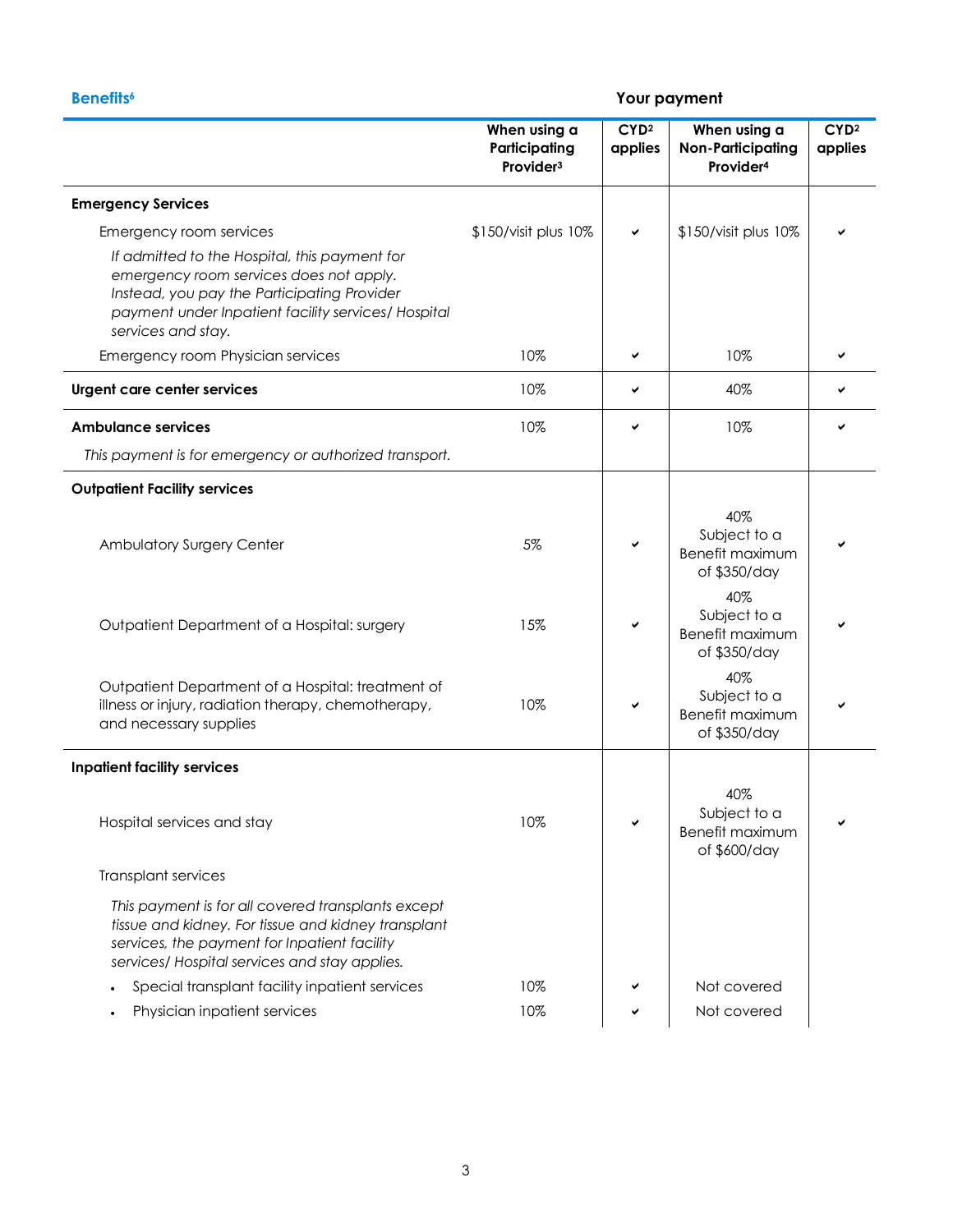|                                                                                                                                                                                                                                                                                                                                                                                                                                                                                             | When using a<br>Participating<br>Provider <sup>3</sup> | CYD <sup>2</sup><br>applies | When using a<br><b>Non-Participating</b><br>Provider <sup>4</sup> | CYD <sup>2</sup><br>applies |
|---------------------------------------------------------------------------------------------------------------------------------------------------------------------------------------------------------------------------------------------------------------------------------------------------------------------------------------------------------------------------------------------------------------------------------------------------------------------------------------------|--------------------------------------------------------|-----------------------------|-------------------------------------------------------------------|-----------------------------|
| Bariatric surgery services, designated California<br>counties                                                                                                                                                                                                                                                                                                                                                                                                                               |                                                        |                             |                                                                   |                             |
| This payment is for bariatric surgery services for<br>residents of designated California counties. For<br>bariatric surgery services for residents of non-<br>designated California counties, the payments for<br>Inpatient facility services/ Hospital services and stay<br>and Physician inpatient and surgery services apply for<br>inpatient services; or, if provided on an outpatient<br>basis, the Outpatient Facility services and outpatient<br>Physician services payments apply. |                                                        |                             |                                                                   |                             |
| Inpatient facility services                                                                                                                                                                                                                                                                                                                                                                                                                                                                 | 10%                                                    |                             | Not covered                                                       |                             |
| <b>Outpatient Facility services</b>                                                                                                                                                                                                                                                                                                                                                                                                                                                         | 15%                                                    |                             | Not covered                                                       |                             |
| Physician services                                                                                                                                                                                                                                                                                                                                                                                                                                                                          | 10%                                                    |                             | Not covered                                                       |                             |
| Diagnostic x-ray, imaging, pathology, and laboratory<br>services<br>This payment is for Covered Services that are<br>diagnostic, non-Preventive Health Services, and<br>diagnostic radiological procedures, such as CT scans,<br>MRIs, MRAs, and PET scans. For the payments for<br>Covered Services that are considered Preventive<br>Health Services, see Preventive Health Services.<br>Laboratory services                                                                              |                                                        |                             |                                                                   |                             |
| Includes diagnostic Papanicolaou (Pap) test.                                                                                                                                                                                                                                                                                                                                                                                                                                                |                                                        |                             |                                                                   |                             |
| Laboratory center                                                                                                                                                                                                                                                                                                                                                                                                                                                                           | 10%                                                    |                             | 40%<br>40%                                                        |                             |
| Outpatient Department of a Hospital                                                                                                                                                                                                                                                                                                                                                                                                                                                         | 20%                                                    |                             | Subject to a<br><b>Benefit maximum</b><br>of \$350/day            |                             |
| X-ray and imaging services                                                                                                                                                                                                                                                                                                                                                                                                                                                                  |                                                        |                             |                                                                   |                             |
| Includes diagnostic mammography.                                                                                                                                                                                                                                                                                                                                                                                                                                                            |                                                        |                             |                                                                   |                             |
| Outpatient radiology center                                                                                                                                                                                                                                                                                                                                                                                                                                                                 | 10%                                                    |                             | 40%                                                               |                             |
|                                                                                                                                                                                                                                                                                                                                                                                                                                                                                             |                                                        |                             | 40%                                                               |                             |
| Outpatient Department of a Hospital                                                                                                                                                                                                                                                                                                                                                                                                                                                         | 20%                                                    |                             | Subject to a<br>Benefit maximum<br>of \$350/day                   |                             |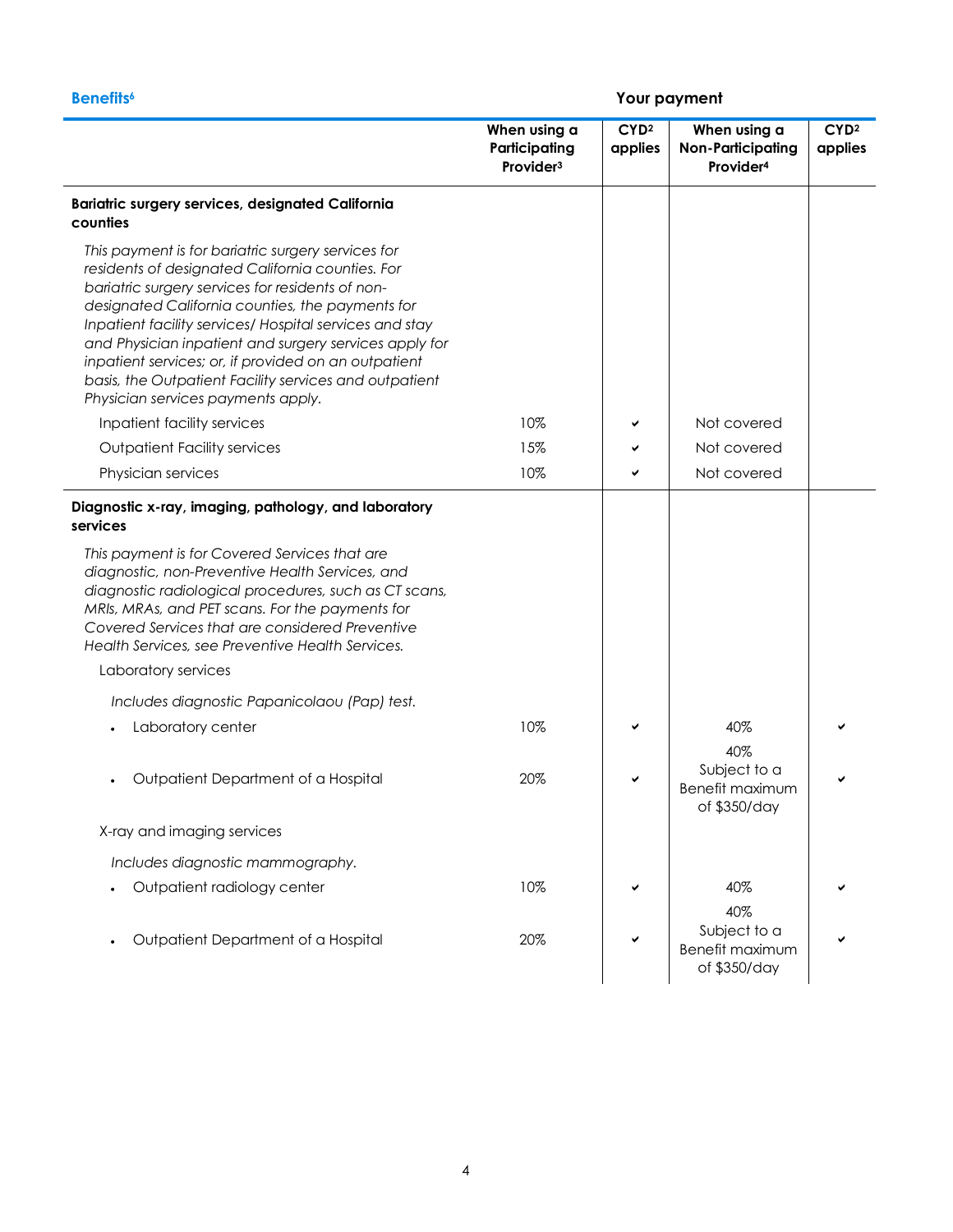|                                                                                                                                                                                                                           | When using a<br>Participating<br>Provider <sup>3</sup> | CYD <sup>2</sup><br>applies | When using a<br><b>Non-Participating</b><br>Provider <sup>4</sup> | CYD <sup>2</sup><br>applies |
|---------------------------------------------------------------------------------------------------------------------------------------------------------------------------------------------------------------------------|--------------------------------------------------------|-----------------------------|-------------------------------------------------------------------|-----------------------------|
| Other outpatient diagnostic testing                                                                                                                                                                                       |                                                        |                             |                                                                   |                             |
| Testing to diagnose illness or injury such as<br>vestibular function tests, EKG, ECG, cardiac<br>monitoring, non-invasive vascular studies, sleep<br>medicine testing, muscle and range of motion<br>tests, EEG, and EMG. |                                                        |                             |                                                                   |                             |
| Office location                                                                                                                                                                                                           | 10%                                                    |                             | 40%                                                               |                             |
| Outpatient Department of a Hospital                                                                                                                                                                                       | 20%                                                    | ✔                           | 40%<br>Subject to a<br>Benefit maximum<br>of \$350/day            |                             |
| Radiological and nuclear imaging services                                                                                                                                                                                 |                                                        |                             |                                                                   |                             |
| Outpatient radiology center                                                                                                                                                                                               | 10%                                                    | ✔                           | 40%                                                               |                             |
| Outpatient Department of a Hospital                                                                                                                                                                                       | \$100/visit plus 10%                                   |                             | 40%<br>Subject to a<br>Benefit maximum<br>of \$350/day            |                             |
| <b>Rehabilitative and Habilitative Services</b>                                                                                                                                                                           |                                                        |                             |                                                                   |                             |
| Includes physical therapy, occupational therapy,<br>respiratory therapy, and speech therapy services.                                                                                                                     |                                                        |                             |                                                                   |                             |
| Office location                                                                                                                                                                                                           | 10%                                                    | ✔                           | 40%                                                               |                             |
| Outpatient Department of a Hospital                                                                                                                                                                                       | 10%                                                    |                             | 40%<br>Subject to a<br>Benefit maximum<br>of \$350/day            |                             |
| <b>Durable medical equipment (DME)</b>                                                                                                                                                                                    |                                                        |                             |                                                                   |                             |
| <b>DME</b>                                                                                                                                                                                                                | 10%                                                    |                             | 40%                                                               |                             |
| <b>Breast pump</b>                                                                                                                                                                                                        | \$0                                                    |                             | Not covered                                                       |                             |
| Glucose monitor                                                                                                                                                                                                           | 10%                                                    |                             | 40%                                                               |                             |
| Peak Flow Meter                                                                                                                                                                                                           | 10%                                                    |                             | 40%                                                               |                             |
| Orthotic equipment and devices                                                                                                                                                                                            | 10%                                                    |                             | 40%                                                               |                             |
| Prosthetic equipment and devices                                                                                                                                                                                          | 10%                                                    |                             | 40%                                                               |                             |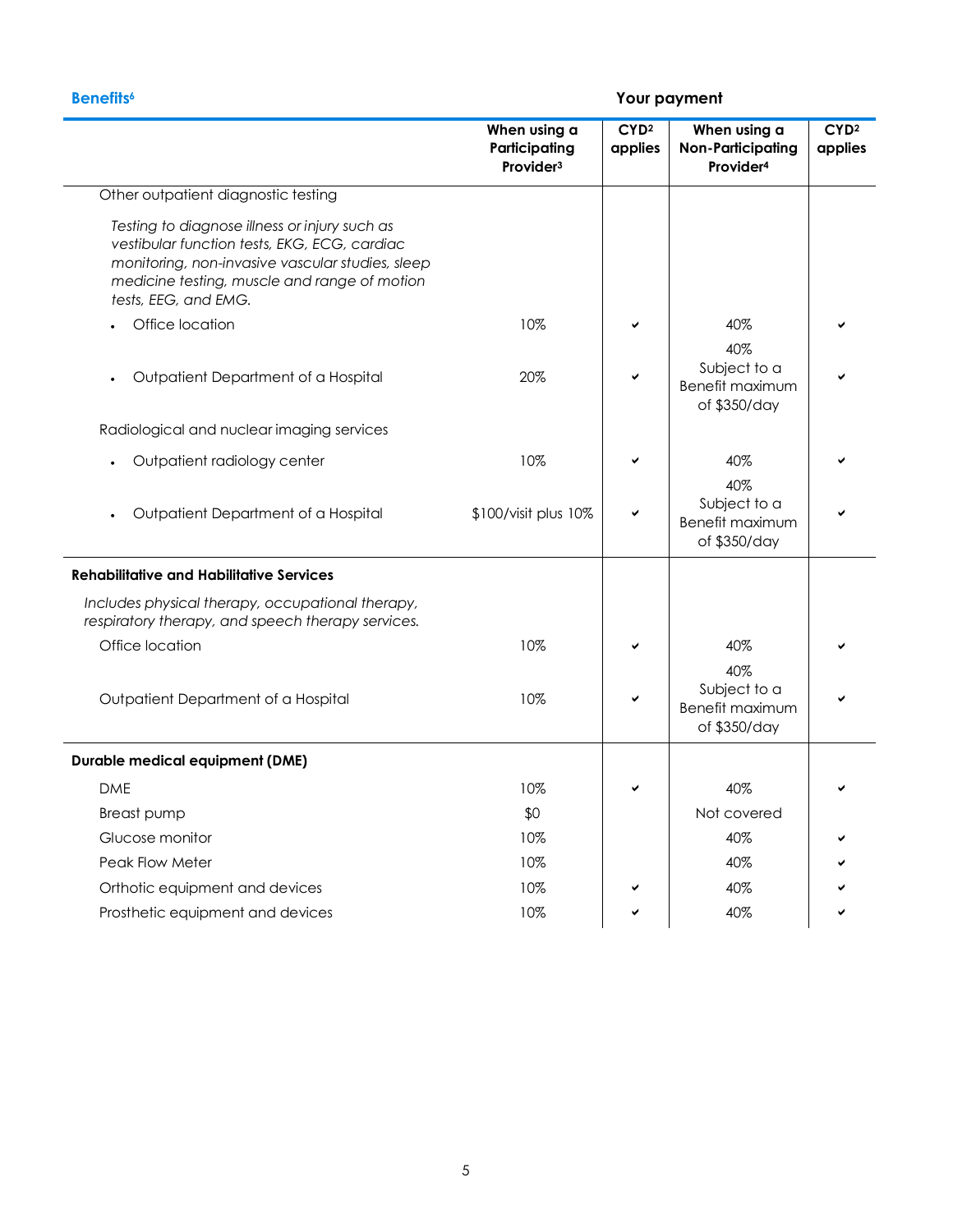|                                                                                                                                                                                                                                                                                                                                                                | When using a<br>Participating<br>Provider <sup>3</sup> | CYD <sup>2</sup><br>applies | When using a<br><b>Non-Participating</b><br>Provider <sup>4</sup> | CYD <sup>2</sup><br>applies |
|----------------------------------------------------------------------------------------------------------------------------------------------------------------------------------------------------------------------------------------------------------------------------------------------------------------------------------------------------------------|--------------------------------------------------------|-----------------------------|-------------------------------------------------------------------|-----------------------------|
| Home health care services                                                                                                                                                                                                                                                                                                                                      | 10%                                                    | ✓                           | Not covered                                                       |                             |
| Up to 100 visits per Member, per Calendar Year, by a<br>home health care agency. All visits count towards the<br>limit, including visits during any applicable Deductible<br>period. Includes home visits by a nurse, Home Health<br>Aide, medical social worker, physical therapist,<br>speech therapist, or occupational therapist, and<br>medical supplies. |                                                        |                             |                                                                   |                             |
| Home infusion and home injectable therapy services                                                                                                                                                                                                                                                                                                             |                                                        |                             |                                                                   |                             |
| Home infusion agency services                                                                                                                                                                                                                                                                                                                                  | 10%                                                    | ✓                           | Not covered                                                       |                             |
| Includes home infusion drugs and medical<br>supplies.                                                                                                                                                                                                                                                                                                          |                                                        |                             |                                                                   |                             |
| Home visits by an infusion nurse                                                                                                                                                                                                                                                                                                                               | 10%                                                    |                             | Not covered                                                       |                             |
| Hemophilia home infusion services                                                                                                                                                                                                                                                                                                                              | 10%                                                    |                             | Not covered                                                       |                             |
| Includes blood factor products.                                                                                                                                                                                                                                                                                                                                |                                                        |                             |                                                                   |                             |
| <b>Skilled Nursing Facility (SNF) services</b>                                                                                                                                                                                                                                                                                                                 |                                                        |                             |                                                                   |                             |
| Up to 100 days per Member, per benefit period,<br>except when provided as part of a Hospice program.<br>All days count towards the limit, including days during<br>any applicable Deductible period and days in<br>different SNFs during the Calendar Year.                                                                                                    |                                                        |                             |                                                                   |                             |
| Freestanding SNF                                                                                                                                                                                                                                                                                                                                               | 10%                                                    |                             | 40%                                                               |                             |
| Hospital-based SNF                                                                                                                                                                                                                                                                                                                                             | 10%                                                    |                             | 40%<br>Subject to a<br>Benefit maximum<br>of \$600/day            |                             |
| <b>Hospice program services</b>                                                                                                                                                                                                                                                                                                                                | \$0                                                    | ✓                           | Not covered                                                       |                             |
| Includes pre-Hospice consultation, routine home care,<br>24-hour continuous home care, short-term inpatient<br>care for pain and symptom management, and<br>inpatient respite care.                                                                                                                                                                            |                                                        |                             |                                                                   |                             |
| Other services and supplies                                                                                                                                                                                                                                                                                                                                    |                                                        |                             |                                                                   |                             |
| Diabetes care services                                                                                                                                                                                                                                                                                                                                         |                                                        |                             |                                                                   |                             |
| Devices, equipment, and supplies                                                                                                                                                                                                                                                                                                                               | 10%                                                    |                             | 40%                                                               |                             |
| Self-management training                                                                                                                                                                                                                                                                                                                                       | 10%                                                    |                             | 40%                                                               |                             |
| Dialysis services                                                                                                                                                                                                                                                                                                                                              | 10%                                                    |                             | 40%<br>Subject to a<br>Benefit maximum<br>of \$350/day            |                             |
| PKU product formulas and special food products                                                                                                                                                                                                                                                                                                                 | 10%                                                    |                             | 10%                                                               |                             |
| Allergy serum billed separately from an office visit                                                                                                                                                                                                                                                                                                           | 10%                                                    |                             | 40%                                                               |                             |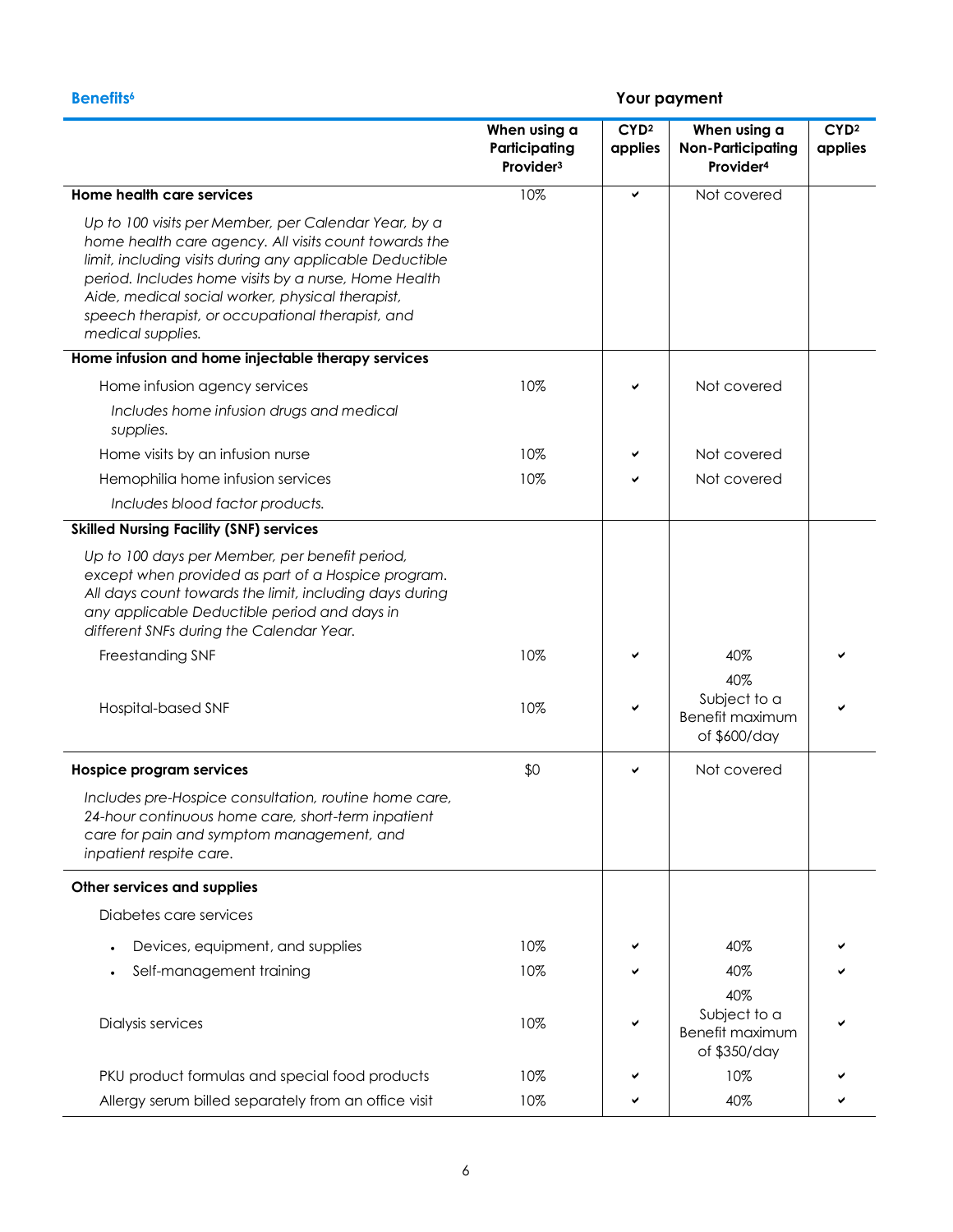# **Mental Health and Substance Use Disorder Benefits Your payment**

| Mental health and substance use disorder Benefits are<br>provided through Blue Shield's Mental Health Service<br>Administrator (MHSA).                                                                                                                                                                                                 | When using a<br><b>MHSA</b><br>Participating<br>Provider <sup>3</sup> | CYD <sup>2</sup><br>applies | When using a<br><b>MHSA Non-</b><br>Participating<br>Provider <sup>4</sup> | CYD <sup>2</sup><br>applies |
|----------------------------------------------------------------------------------------------------------------------------------------------------------------------------------------------------------------------------------------------------------------------------------------------------------------------------------------|-----------------------------------------------------------------------|-----------------------------|----------------------------------------------------------------------------|-----------------------------|
| <b>Outpatient services</b>                                                                                                                                                                                                                                                                                                             |                                                                       |                             |                                                                            |                             |
| Office visit, including Physician office visit                                                                                                                                                                                                                                                                                         | 10%                                                                   | ✔                           | 40%                                                                        |                             |
| Teladoc behavioral health                                                                                                                                                                                                                                                                                                              | \$0                                                                   | ✔                           | Not covered                                                                |                             |
| Other outpatient services, including intensive<br>outpatient care, electroconvulsive therapy,<br>transcranial magnetic stimulation, Behavioral Health<br>Treatment for pervasive developmental disorder or<br>autism in an office setting, home, or other non-<br>institutional facility setting, and office-based opioid<br>treatment | 10%                                                                   | ✓                           | 40%                                                                        |                             |
| Partial Hospitalization Program                                                                                                                                                                                                                                                                                                        | 10%                                                                   |                             | 40%<br>Subject to a<br><b>Benefit maximum</b><br>of \$350/day              |                             |
| <b>Psychological Testing</b>                                                                                                                                                                                                                                                                                                           | 10%                                                                   |                             | 40%                                                                        |                             |
| <b>Inpatient services</b>                                                                                                                                                                                                                                                                                                              |                                                                       |                             |                                                                            |                             |
| Physician inpatient services                                                                                                                                                                                                                                                                                                           | \$0                                                                   | ✔                           | 40%                                                                        |                             |
| <b>Hospital services</b>                                                                                                                                                                                                                                                                                                               | 10%                                                                   |                             | 40%<br>Subject to a<br>Benefit maximum<br>of \$600/day                     |                             |
| <b>Residential Care</b>                                                                                                                                                                                                                                                                                                                | 10%                                                                   |                             | 40%<br>Subject to a<br>Benefit maximum<br>of \$600/day                     |                             |

# **Prescription Drug Benefits8,9 Your payment**

|                                           | When using a<br>Participating<br>Pharmacy <sup>3</sup> | CYD <sup>2</sup><br>applies | When using a<br><b>Non-Participating</b><br>Pharmacy <sup>4</sup> | CYD <sup>2</sup><br>applies |
|-------------------------------------------|--------------------------------------------------------|-----------------------------|-------------------------------------------------------------------|-----------------------------|
| <b>Retail pharmacy prescription Drugs</b> |                                                        |                             |                                                                   |                             |
| Per prescription, up to a 30-day supply.  |                                                        |                             |                                                                   |                             |
| Contraceptive Drugs and devices           | \$0                                                    |                             | Applicable Tier 1,<br>Tier 2, or Tier 3<br>Copayment              |                             |
| Tier 1 Drugs                              | \$10/prescription                                      | ✔                           | 25% plus<br>\$10/prescription                                     | ✔                           |
| Tier 2 Drugs                              | \$25/prescription                                      | ✔                           | 25% plus<br>\$25/prescription                                     | ✔                           |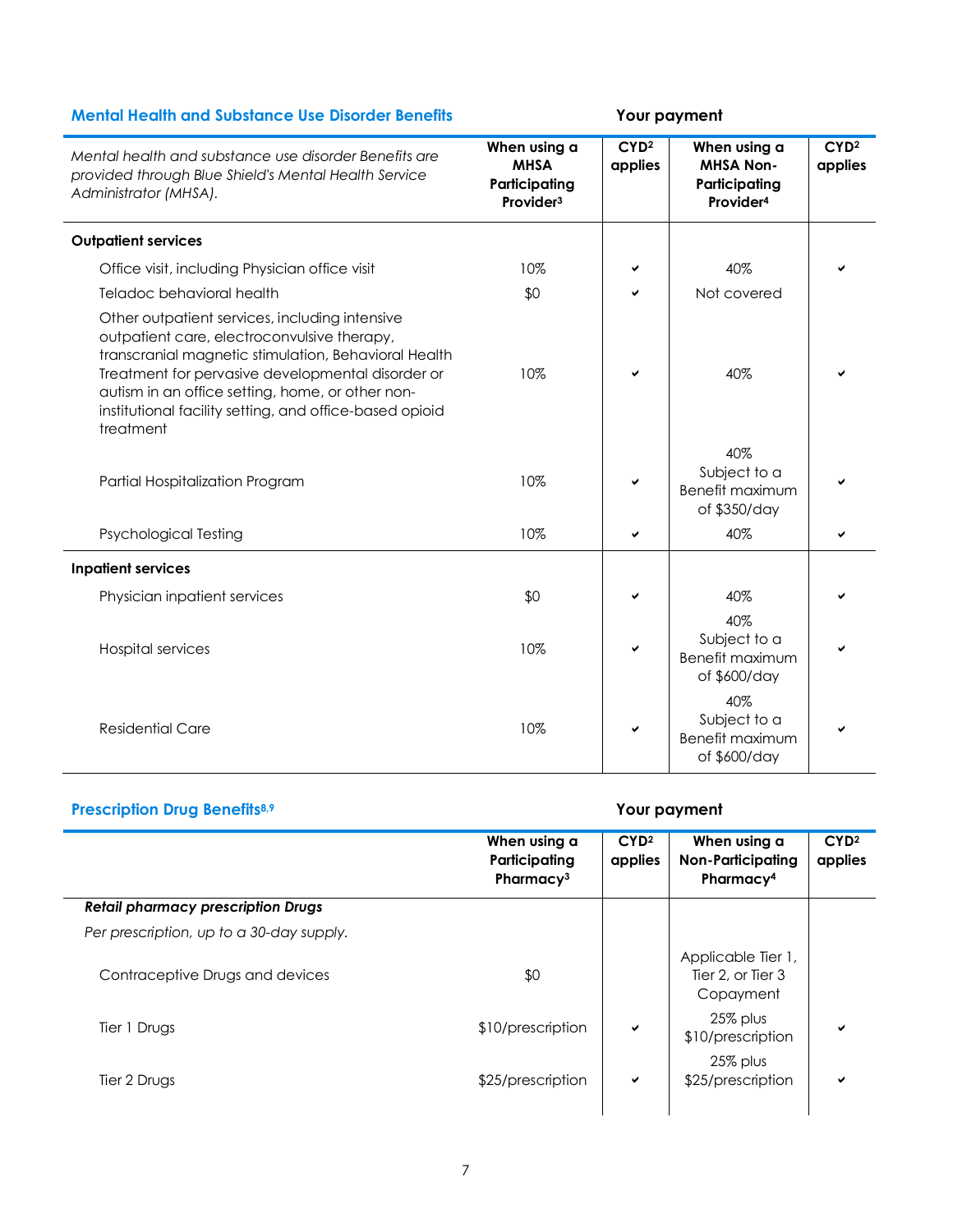|                                                                           | When using a<br>Participating<br>Pharmacy <sup>3</sup> | CYD <sup>2</sup><br>applies | When using a<br><b>Non-Participating</b><br>Pharmacy <sup>4</sup> | CYD <sup>2</sup><br>applies |
|---------------------------------------------------------------------------|--------------------------------------------------------|-----------------------------|-------------------------------------------------------------------|-----------------------------|
| Tier 3 Drugs                                                              | \$40/prescription                                      | ✔                           | 25% plus<br>\$40/prescription                                     |                             |
| Tier 4 Drugs                                                              | 30% up to<br>\$250/prescription                        | ✔                           | 30% up to<br>\$250/prescription<br>plus 25% of<br>purchase price  |                             |
| <b>Retail pharmacy prescription Drugs</b>                                 |                                                        |                             |                                                                   |                             |
| Per prescription, up to a 90-day supply from a 90-day<br>retail pharmacy. |                                                        |                             |                                                                   |                             |
| Contraceptive Drugs and devices                                           | \$0                                                    |                             | Not covered                                                       |                             |
| Tier 1 Drugs                                                              | \$30/prescription                                      | ✔                           | Not covered                                                       |                             |
| Tier 2 Drugs                                                              | \$75/prescription                                      | ✔                           | Not covered                                                       |                             |
| Tier 3 Drugs                                                              | \$120/prescription                                     | ✔                           | Not covered                                                       |                             |
| Tier 4 Drugs                                                              | 30% up to<br>\$750/prescription                        | ✔                           | Not covered                                                       |                             |
| Mail service pharmacy prescription Drugs                                  |                                                        |                             |                                                                   |                             |
| Per prescription, up to a 90-day supply.                                  |                                                        |                             |                                                                   |                             |
| Contraceptive Drugs and devices                                           | \$0                                                    |                             | Not covered                                                       |                             |
| Tier 1 Drugs                                                              | \$20/prescription                                      | ✔                           | Not covered                                                       |                             |
| Tier 2 Drugs                                                              | \$50/prescription                                      | ✔                           | Not covered                                                       |                             |
| Tier 3 Drugs                                                              | \$80/prescription                                      | ✓                           | Not covered                                                       |                             |
| Tier 4 Drugs                                                              | 30% up to<br>\$500/prescription                        |                             | Not covered                                                       |                             |

**Prescription Drug Benefits8,9 Your payment**

# **Prior Authorization**

The following are some frequently-utilized Benefits that require prior authorization:

- Radiological and nuclear imaging services Hospice program services
- Outpatient mental health services, except office visits
- 
- Some prescription Drugs (see blueshieldca.com/pharmacy)

• Inpatient facility services

Please review the Evidence of Coverage for more about Benefits that require prior authorization.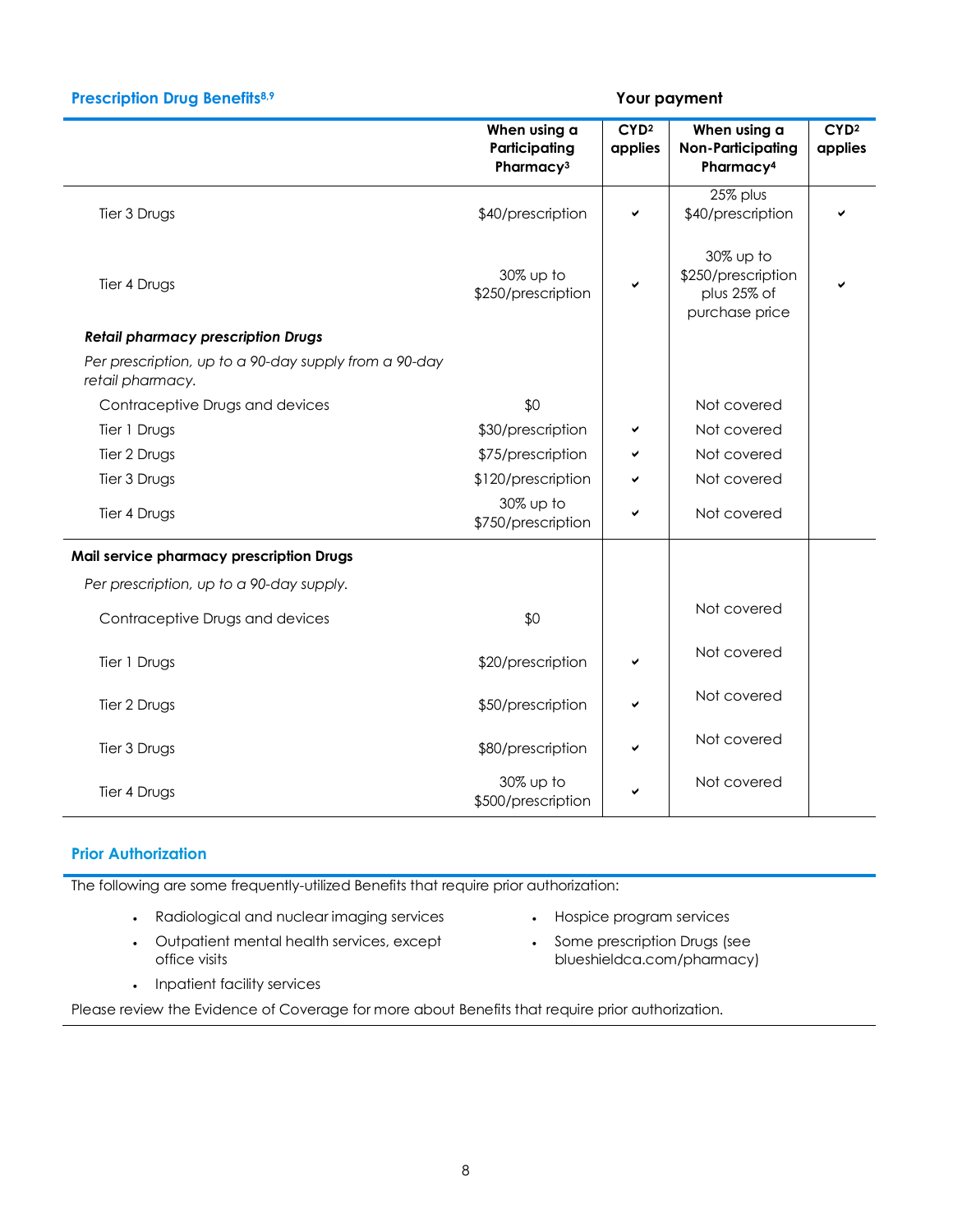# **1 Evidence of Coverage (EOC):**

The Evidence of Coverage (EOC) describes the Benefits, limitations, and exclusions that apply to coverage under this Plan. Please review the EOC for more details of coverage outlined in this Summary of Benefits. You can request a copy of the EOC at any time.

*Capitalized terms are defined in the EOC.* Refer to the EOC for an explanation of the terms used in this Summary of Benefits.

# **2 Calendar Year Deductible (CYD):**

*Calendar Year Deductible explained.* A Calendar Year Deductible is the amount you pay each Calendar Year before Blue Shield pays for Covered Services under the Plan.

If this Plan has any Calendar Year Deductible(s), Covered Services subject to that Deductible are identified with a check mark  $(v)$  in the Benefits chart above.

*Covered Services not subject to the Calendar Year combined medical and pharmacy Deductible.* Some Covered Services received from Participating Providers are paid by Blue Shield before you meet any Calendar Year combined medical and pharmacy Deductible. These Covered Services do not have a check mark  $(v)$  next to them in the "CYD" applies" column in the Benefits chart above.

*Family coverage has an individual Deductible within the Family Deductible.* This means that the Deductible will be met for an individual with Family coverage who meets the individual Deductible prior to the Family meeting the Family Deductible within a Calendar Year. Once the individual Deductible or Family Deductible is reached, cost sharing applies until the Out-of-Pocket Maximum is reached.

# **3 Using Participating Providers:**

*Participating Providers have a contract to provide health care services to Members.* When you receive Covered Services from a Participating Provider, you are only responsible for the Copayment or Coinsurance, once any Calendar Year Deductible has been met.

*Teladoc.* Teladoc mental health and substance use disorder (behavioral health) consultations are provided through Teladoc. These services are not administered by Blue Shield's Mental Health Service Administrator (MHSA).

*"Allowable Amount" is defined in the EOC.* In addition:

Coinsurance is calculated from the Allowable Amount.

# **4 Using Non-Participating Providers:**

*Non-Participating Providers do not have a contract to provide health care services to Members.* When you receive Covered Services from a Non-Participating Provider, you are responsible for:

- the Copayment or Coinsurance (once any Calendar Year Deductible has been met), and
- any charges above the Allowable Amount.

#### *"Allowable Amount" is defined in the EOC.* In addition:

- Coinsurance is calculated from the Allowable Amount, which is subject to any stated Benefit maximum.
- Charges above the Allowable Amount do not count towards the Out-of-Pocket Maximum, and are your responsibility for payment to the provider. This out-of-pocket expense can be significant.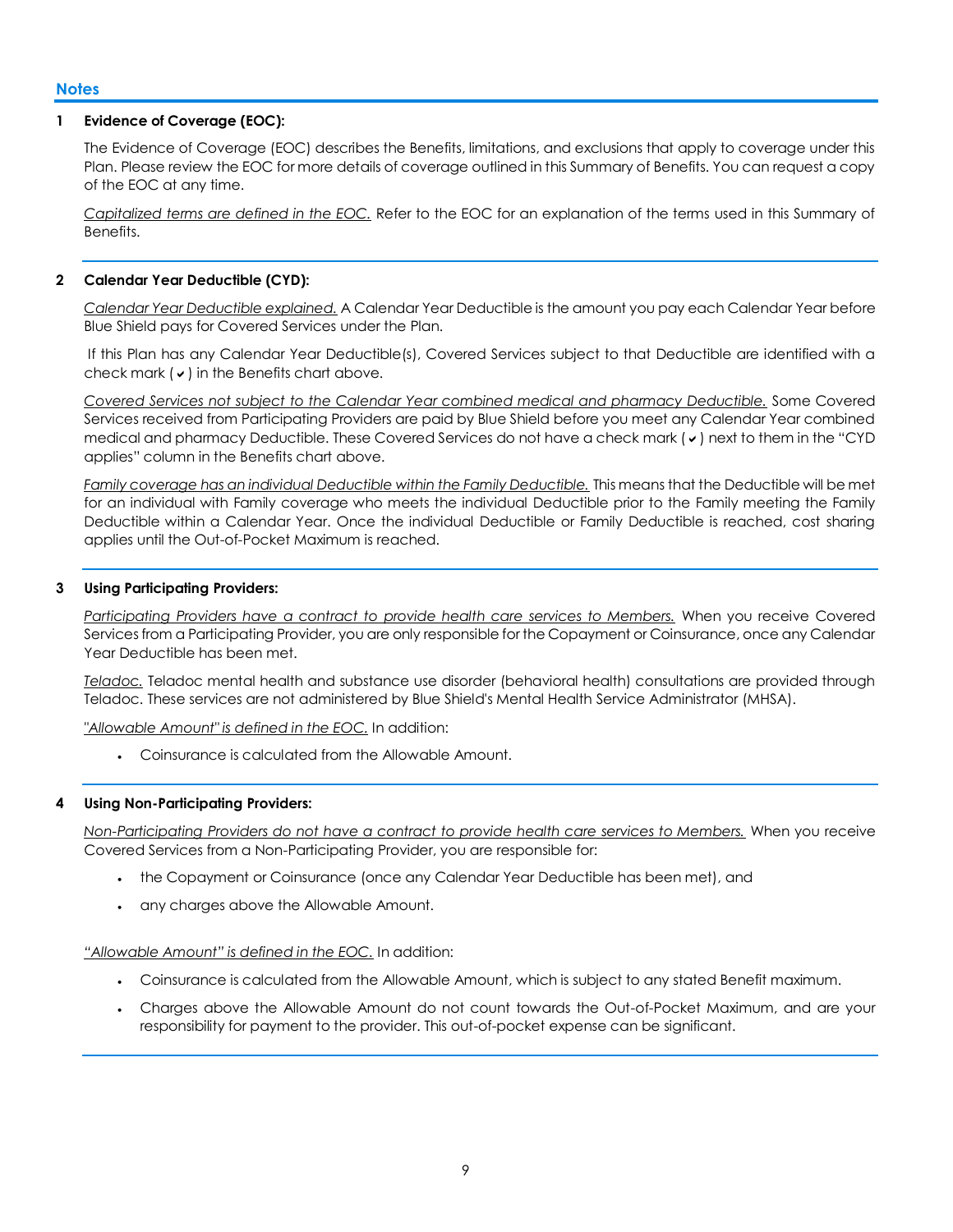### **5 Calendar Year Out-of-Pocket Maximum (OOPM):**

*Calendar Year Out-of-Pocket Maximum explained.* The Out-of-Pocket Maximum is the most you are required to pay for Covered Services in a Calendar Year. Once you reach your Out-of-Pocket Maximum, Blue Shield will pay 100% of the Allowable Amount for Covered Services for the rest of the Calendar Year.

*Your payment after you reach the Calendar Year OOPM.* You will continue to pay all charges for services that are not covered and charges above the Allowable Amount.

*Any Deductibles count towards the OOPM.* Any amounts you pay that count towards the medical Calendar Year Deductible also count towards the Calendar Year Out-of-Pocket Maximum.

*This Plan has a separate Participating Provider OOPM and Non-Participating Provider OOPM. Covered Drugs obtained at Non-Participating Pharmacies.* Any amounts you pay for Covered Drugs at Non-Participating Pharmacies count towards the Participating Provider OOPM.

*Family coverage has an individual OOPM within the Family OOPM.* This means that the OOPM will be met for an individual with Family coverage who meets the individual OOPM prior to the Family meeting the Family OOPM within a Calendar Year.

#### **6 Separate Member Payments When Multiple Covered Services are Received:**

Each time you receive multiple Covered Services, you might have separate payments (Copayment or Coinsurance) for each service. When this happens, you may be responsible for multiple Copayments or Coinsurance. For example, you may owe an office visit payment in addition to an allergy serum payment when you visit the doctor for an allergy shot.

### **7 Preventive Health Services:**

If you only receive Preventive Health Services during a Physician office visit, there is no Copayment or Coinsurance for the visit. If you receive both Preventive Health Services and other Covered Services during the Physician office visit, you may have a Copayment or Coinsurance for the visit.

#### **8 Outpatient Prescription Drug Coverage:**

#### **Medicare Part D-creditable coverage-**

This Plan's prescription drug coverage is on average equivalent to or better than the standard benefit set by the federal government for Medicare Part D (also called creditable coverage). Because this plan's prescription drug coverage is creditable, you do not have to enroll in Medicare Part D while you maintain this coverage; however, you should be aware that if you do not enroll in Medicare Part D within 63 days following termination of this coverage, you could be subject to Medicare Part D premium penalties.

# **9 Outpatient Prescription Drug Coverage:**

*Brand Drug coverage when a Generic Drug is available.* If you select a Brand Drug when a Generic Drug equivalent is available, you are responsible for the difference between the cost to Blue Shield for the Brand Drug and its Generic Drug equivalent plus the tier 1 Copayment or Coinsurance. This difference in cost will not count towards any Calendar Year pharmacy Deductible, medical Deductible, or the Calendar Year Out-of-Pocket Maximum. If your Physician or Health Care Provider prescribes a Brand Drug and indicates that a Generic Drug equivalent should not be substituted, you pay your applicable tier Copayment or Coinsurance. If your Physician or Health Care Provider does not indicate that a Generic Drug equivalent should not be substituted, you may request a Medical Necessity Review. If approved, the Brand Drug will be covered at the applicable Drug tier Copayment or Coinsurance.

*Short-Cycle Specialty Drug program.* This program allows initial prescriptions for select Specialty Drugs to be filled for a 15-day supply with your approval. When this occurs, the Copayment or Coinsurance will be pro-rated.

*Specialty Drugs.* Specialty Drugs are only available from a Network Specialty Pharmacy, up to a 30-day supply.